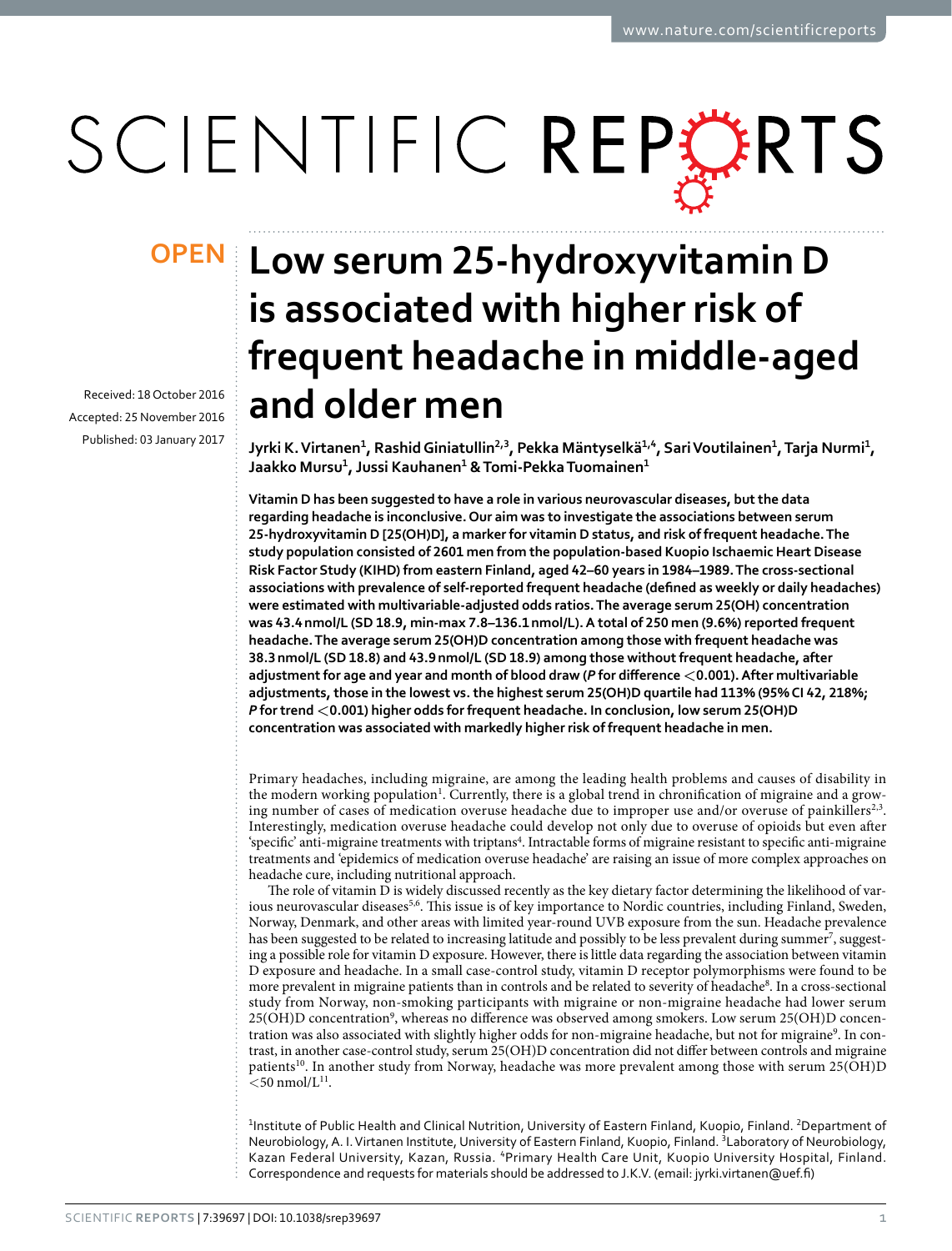In three case-reports, supplementation with vitamin D and calcium reduced migraine attacks $12^{-14}$ . However, results from larger, randomized, placebo-controlled vitamin D supplementation trials have been mixed<sup>[15](#page-3-12),16</sup>. Recently, combined therapy with simvastatin and vitamin  $D_3$  reduced the number of days with migraine<sup>17</sup>. This finding supported the previous cross-sectional observation from the same study group that statin use was associated with lower odds for severe headache or migraine only among those with higher serum 25(OH)D concentrations<sup>18</sup>.

Overall, the study findings are inconsistent and many studies are small in size. Therefore, the purpose of our study was to investigate the associations between serum 25(OH)D and risk of frequent headache among 2601 middle–aged and older men from a population-based cohort study from eastern Finland.

### **Methods**

**Study Population.** The Kuopio Ischaemic Heart Disease Risk Factor Study (KIHD) was designed to investigate risk factors for cardiovascular disease, atherosclerosis, and related outcomes in a population-based, randomly selected sample of men from Eastern Finland<sup>19</sup>. The baseline examinations were carried out in 1984–1989 for a total of 2682 men who were 42, 48, 54 or 60 years old (83% of those eligible). The baseline characteristics of the entire study population have been described previousl[y19.](#page-3-16) The KIHD study protocol was approved by the Research Ethics Committee of the University of Kuopio. All subjects gave written informed consent for participation. All methods were performed in accordance with approved guidelines and regulations. Subjects with missing data on serum 25(OH)D concentration ( $n = 53$ ) or headache ( $n = 28$ ) were excluded, leaving 2601 men for the analyses.

**Measurements.** Fasting venous blood samples were collected between 8AM and 10AM at the baseline examinations. Subjects were instructed to abstain from ingesting alcohol for three days and from smoking and eating for 12 hours prior to giving the sample. Detailed descriptions of the assessment of medical history and medica-tions<sup>20</sup>, smoking<sup>20</sup>, alcohol consumption<sup>20</sup>, blood pressure<sup>20</sup>, and physical activity<sup>[21](#page-3-18)</sup> at baseline have been published. Education was assessed in years by using self-administered questionnaire. Annual income was obtained from a self-administered questionnaire. Hypertension diagnosis was defined as systolic/diastolic blood pressure >140/90mmHg or use of hypertension medication. Body mass index (BMI) was computed as the ratio of weight in kilograms to the square of height in meters. Serum  $25(OH)D<sub>3</sub>$  was measured after hexane extraction with high-performance liquid chromatography using coulometric electrode array detection, as previously described<sup>22</sup>.

**Diagnostic Criteria for Frequent Headache.** Headache diagnosis was based on the response to the question in the study questionnaire: "Have you had headache during the previous 12 months?" The choices were "not at all", "less than once per month", "monthly", "weekly" and "daily". In the current study, those with weekly or daily headache were classified as having frequent headache.

**Statistical Analysis.** The univariate relationships between serum 25(OH)D and characteristics of the study population were assessed by means and linear regression (for continuous variables) or  $\chi^2$ -tests (for categorical variables). The mean serum 25(OH)D concentration in the subjects with frequent headache and in the rest of the study population were analyzed using analysis of covariance (ANCOVA), with adjustments for potential confounders. Multivariate-adjusted logistic regression was used to estimate odds ratios (OR) in quartiles of serum 25(OH)D, with the highest category as the reference. The model 1 included age (years), examination year and examination month. The Model 2 included the variables in the Model 1 plus body mass index  $(kg/m^2)$ , systolic and diastolic blood pressure (mmHg), smoking (never smoker, previous smoker, current smoker <20 cigarettes/d and current smoker ≥20 cigarettes/d), education years, income (euros), leisure-time physical activity (kcal/d), self-reported health (extremely good, quite good, average, quite poor, extremely poor), use of analgesics (drugs for headache, back pain, joint pain or other pain, opioids, or acetylsalicylic acid), and alcohol intake (g/d). All quantitative variables were entered in the models as continuous variables. Further adjustments for disease history (coronary heart disease, stroke, cancer, type 2 diabetes), number of concurrent medications used, or use of cardiovascular disease drugs that could potentially be associated with headache (beta-blockers, calcium channel blockers, angiotensin-converting-enzyme inhibitors) did not change the associations (<5% change in estimates). Cohort mean was used to replace missing values in covariates (<2.3%). Tests of linear trend were conducted by assigning the median values for each category of exposure variable and treating those as a single continuous variable. All *P*-values were 2-tailed (α = 0.05). Data were analysed using SPSS 21.0 for Windows (Armonk, NY: IBM Corp.).

**Data availability.** The KIHD data is not publicly available.

#### **Results**

**Population Characteristics.** The characteristics of the study population according to the serum 25(OH) D quartile are shown in the [Table 1.](#page-2-0) Those with a lower serum 25(OH)D concentration were more likely to be younger, have lower leisure-time physical activity, lower income and lower self-reported health. They were also more likely to be smokers.

In the whole study population, the average serum 25(OH)D concentration was 43.4 nmol/L (SD 18.9, min-max 7.8–136.1 nmol/L). Among the subjects, 67.9% had the serum 25(OH)D concentration <50 nmol/L and 6.9% had concentration ≥75nmol/L. The average serum 25(OH)D concentration among those with frequent headache was 38.3nmol/L (SD 18.8) and 43.9nmol/L (SD 18.9) among those without frequent headache, after adjustment for age and year and month of blood draw (p for difference <0.001).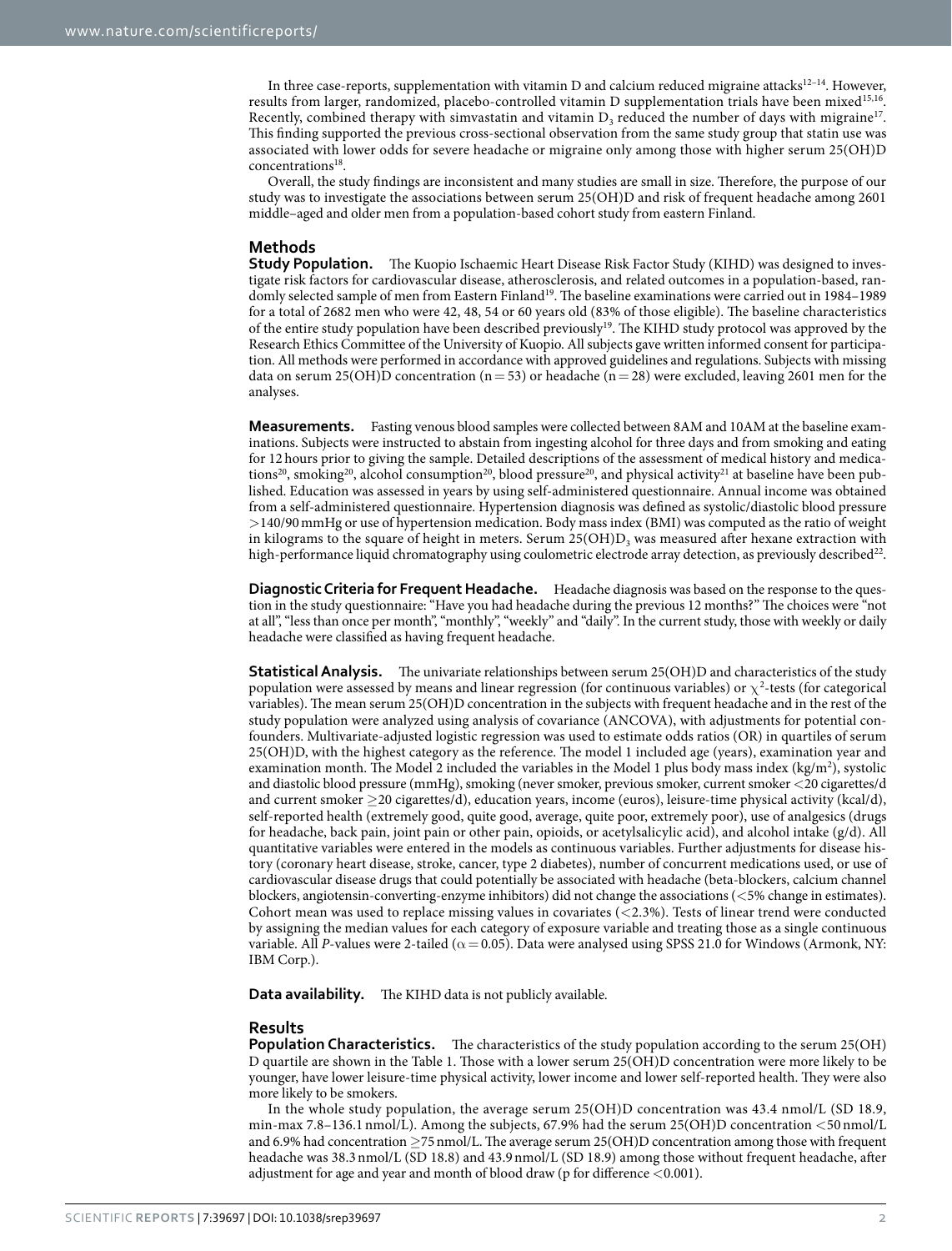<span id="page-2-0"></span>

|                                           | Serum 25-hydroxyvitamin D quartile (nmol/L) |                  |                  |                |                |
|-------------------------------------------|---------------------------------------------|------------------|------------------|----------------|----------------|
| Characteristic                            | 1 (< 28.9)                                  | $2(28.9 - 40.1)$ | $3(40.2 - 55.0)$ | 4 ( > 55.0)    | p for<br>trend |
| Number of subjects                        | 650                                         | 650              | 651              | 650            |                |
| Age (years)                               | 52.8 $(5.0)^a$                              | 52.9(5.1)        | 53.0(5.3)        | 53.5(5.0)      | 0.012          |
| Body mass index $(kg/m2)$                 | 26.7(3.7)                                   | 26.9(3.6)        | 27.0(3.6)        | 26.8(3.4)      | 0.80           |
| Leisure-time physical activity (kcal/day) | 115 (157)                                   | 130 (157)        | 154 (198)        | 167(181)       | < 0.001        |
| Income (euros)                            | 11921 (7892)                                | 13114 (8910)     | 13870 (9040)     | 13645 (9367)   | 0.001          |
| Education (years)                         | 8.5(3.3)                                    | 8.8(3.5)         | 8.7(3.4)         | 8.7(3.5)       | 0.57           |
| Systolic blood pressure (mmHg)            | 135(18)                                     | 134(17)          | 134 (17)         | 134 (17)       | 0.17           |
| Diastolic blood pressure (mmHg)           | 89 (11)                                     | 89(11)           | 88 (10)          | 88 (10)        | 0.029          |
| Alcohol intake (g/week)                   | 73 (132)                                    | 77 (119)         | 77 (154)         | 75 (141)       | 0.92           |
| Number of hangovers per year              | 4.1(10.2)                                   | 4.0(9.7)         | 3.8(9.8)         | 4.1(10.6)      | 0.96           |
| Number of concurrent drugs                | 1.3(1.8)                                    | 1.1(1.6)         | 1.2(1.6)         | 1.4(1.8)       | 0.14           |
| Use of analgesics (%)                     | 17                                          | 16               | 16               | 20             | 0.24           |
| Use of cardiovascular medications (%)     | 26                                          | 22               | 24               | 24             | 0.48           |
| Self-reported health good/excellent (%)   | 33                                          | 35               | 37               | 40             | 0.005          |
| Current smoker (%)                        | 38                                          | 32               | 30               | 27             | < 0.001        |
| Hypertension (%)                          | 62                                          | 60               | 60               | 61             | 0.77           |
| Coronary heart disease (%)                | 25                                          | 23               | 28               | 24             | 0.66           |
| Stroke (%)                                | $\overline{4}$                              | $\overline{2}$   | 3                | $\overline{2}$ | 0.13           |
| Cancer (%)                                | $\overline{c}$                              | $\mathbf{1}$     | $\overline{2}$   | $\overline{3}$ | 0.088          |
| Type 2 diabetes (%)                       | $\overline{7}$                              | 6                | $\overline{7}$   | $\overline{4}$ | 0.081          |

**Table 1. Characteristics of the 2601 participants according to serum 25-hydroxyvitamin D concentration.** a All values are means (SD) or percentages.

<span id="page-2-1"></span>

|                    | Serum 25-hydroxyvitamin D quartile (nmol/L) |                     |                     |               |             |
|--------------------|---------------------------------------------|---------------------|---------------------|---------------|-------------|
|                    | 1 (< 28.9)                                  | $2(28.9-40.1)$      | $3(40.2 - 55.0)$    | 4 ( > 55.0)   | p for trend |
| Cases/participants | 98/650 (15.1%)                              | 52/650 (8.0%)       | 48/651 (7.4%)       | 52/650 (8.0%) |             |
| Model 1            | $2.16(1.49-3.13)$                           | $1.03(0.69 - 1.55)$ | $0.93(0.62 - 1.41)$ |               | ${<}0.001$  |
| Model 2            | $2.13(1.42 - 3.18)$                         | $1.02(0.66 - 1.58)$ | $0.87(0.56 - 1.35)$ |               | ${<}0.001$  |

**Table 2. Odds ratios (95% confidence intervals) of self-reported frequent headache in 2601 men according to serum 25-hydroxyvitamin D concentration.** Model 1 is adjusted for age, examination year and month of blood draw. Model 2 is adjusted for Model 1 plus body mass index (kg/m2 ), systolic and diastolic blood pressure (mmHg), smoking (never smoker, previous smoker, current smoker <20 cigarettes/d and current smoker ≥20 cigarettes/d), education years, income (euros), leisure-time physical activity (kcal/d), self-reported health (extremely good, quite good, average, quite poor, extremely poor), use of analgesics (drugs for headache, back pain, joint pain or other pain, opioids, or acetylsalicylic acid), and alcohol intake (g/d).

The proportion of subjects with frequent headache was lower among those men whose blood sample was drawn during the high UVB exposure months, i.e. between June and September (45 out of 626 men, 7.2%) than among the other men (205 out of 1975 men,  $10.4\%$ ) (p for difference = 0.018).

**Associations of serum 25(OH)D with risk of frequent headache.** Among the 2601 men, 250 men (9.6%) reported frequent headache. After adjustment for age and year and month of blood draw, those in the lowest serum 25(OH)D quartile had 116% higher odds (OR 2.16; 95% CI 1.49–3.13) for frequent headache (Model 1, [Table 2\)](#page-2-1). Further adjustments for potential confounders did not appreciably change the associations (Model 2, [Table 2\)](#page-2-1). However, although the p-value for trend across quartiles was statistically significant, the increased odds for frequent headache was present only in the lowest serum 25(OH)D quartile.

#### **Discussion**

In this cross-sectional population-based cohort study among middle-aged men from eastern Finland, low serum 25(OH)D concentration was associated with a higher risk of frequent headache.

The role of vitamin D in headaches remains unclear, mainly due to predominantly small studies with inconsistent findings<sup>8–18</sup> and the lack of large randomized supplementation trials that would show benefit after improvement of vitamin D status with vitamin D supplementation<sup>23</sup>. Our study, being one of the largest studies that have investigated the issue, supports the view that vitamin D may be beneficial in headache prevention. Besides the size of the study, the strengths of our study include its population-based recruitment and the extensive examinations for potential confounding factors.

One interesting issue is that how vitamin D can reduce the occurrence of headaches? The classical view suggests that the main signalling effect of vitamin D is mediated by its active metabolite  $1,25(OH)_2D$  via the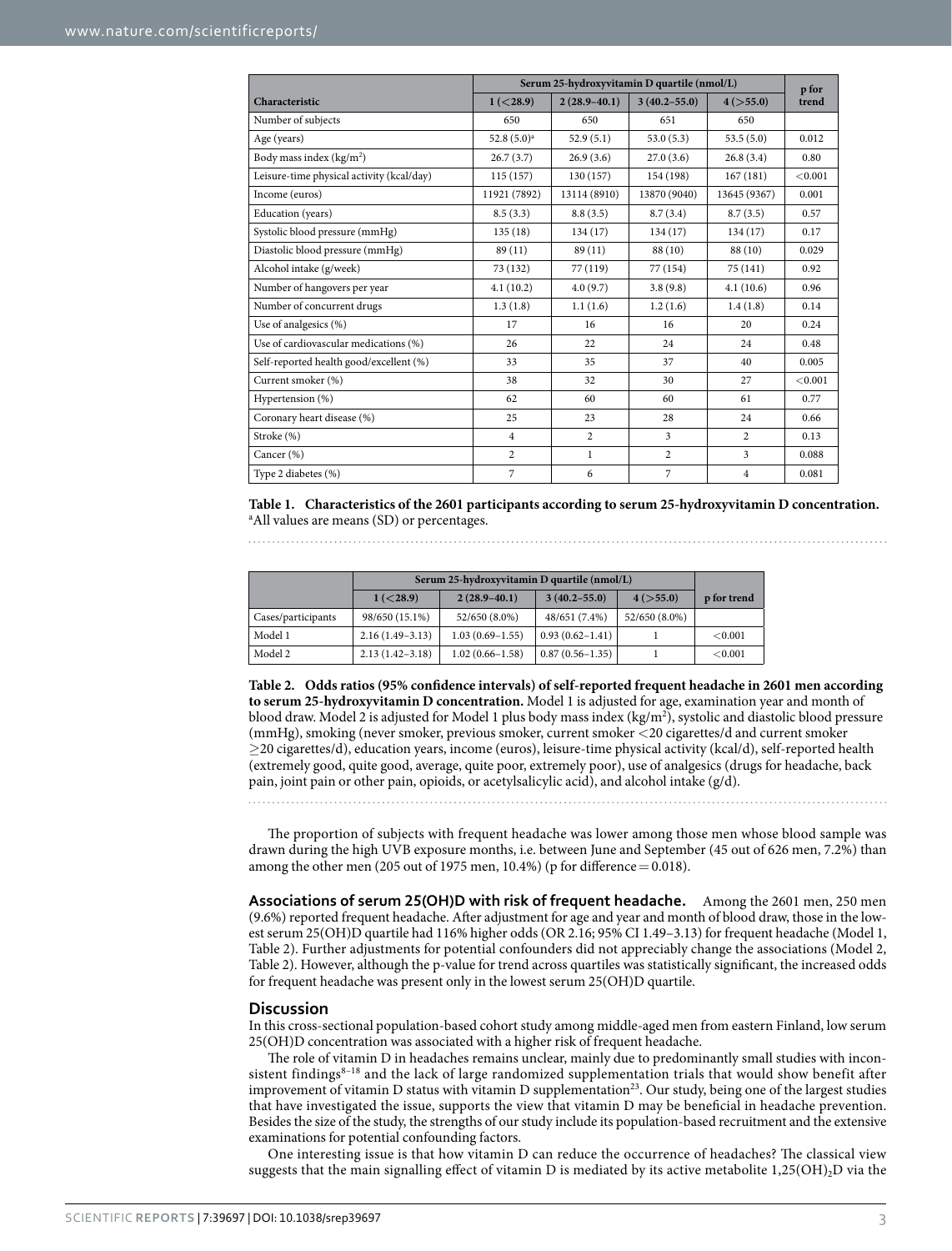regulation of transcriptio[n24.](#page-3-21) The regulation of transcription could include expression of 'protective genes', such as the anti-inflammatory cytokine  $IL-10^{25}$  or suppression of pro-inflammatory or pro-nociceptive genes, such as IL-1beta, TNF-alpha and others<sup>23</sup>. Vitamin D receptor (VDR) and the vitamin D metabolizing enzymes are expressed in nociceptive sensory neurons<sup>[26](#page-3-23)</sup>, consistent with pro-nociceptive signalling in deficiency of vitamin  $D^{27}$ . Vitamin D deficiency has also been associated with chronic tension-type headache, perhaps by causing mus-culoskeletal pain<sup>[28](#page-4-0),[29](#page-4-1)</sup>.

Recently, activation of various transcriptional factors was linked also with fast non-genomic effects within the nociceptive system<sup>30</sup>. This is likely applicable also to signalling initiated by the vitamin  $D^{25}$ . Thus, a rapid inhibitory effect of 1,25(OH)<sub>2</sub>D on ATP-gated P2X7 in human immune cells was reported<sup>[31](#page-4-3)</sup>. Notably, P2X7 receptors expressed by almost all types of immune cells, including brain-residing microglial cells, are triggering the pro-inflammatory and pro-nociceptive cascades leading to chronification of pain<sup>[32](#page-4-4)</sup>.

A major limitation of the current study is the cross-sectional design, so we could not assess temporal relationship or the direction of the association. For example, those who suffer from frequent headaches may be less likely to spend time outdoors and would thus be less exposed to the UVB light. However, this may not be that relevant in Finland and in other regions where UVB exposure is strong enough for vitamin D formation in the skin only during few months of a year. Also, despite extensive adjustment for potential confounders, we cannot fully exclude the possibility of residual confounding. Another limitation is the small proportion of subjects with higher serum 25(OH)D concentrations. The risk of headache may have been stronger, if the contrast in the serum 25(OH)D concentrations were larger. Our study also included only middle-aged men, so the findings may not be generalizable to other age-groups or to women. Finally, the outcome definitions were based on self-report, and we did not have information on the type of headache.

In conclusion, the results of this study in a Finnish population suggests an association between the serum 25(OH)D and risk of frequent headache. Large randomized vitamin D supplementation trials are needed to elucidate the role of vitamin D supplementation as a prophylaxis or treatment for headache.

#### **References**

- <span id="page-3-0"></span>1. Smitherman, T. A., Burch, R., Sheikh, H. & Loder, E. The prevalence, impact, and treatment of migraine and severe headaches in the United States: a review of statistics from national surveillance studies. *Headache* **53,** 427–436 (2013).
- <span id="page-3-1"></span>2. Westergaard, M. L., Hansen, E. H., Glumer, C., Olesen, J. & Jensen, R. H. Definitions of medication-overuse headache in populationbased studies and their implications on prevalence estimates: a systematic review. *Cephalalgia* **34,** 409–425 (2014).
- <span id="page-3-2"></span>3. Chiang, C. C., Schwedt, T. J., Wang, S. J. & Dodick, D. W. Treatment of medication-overuse headache: A systematic review. *Cephalalgia* **36,** 371–386 (2016).
- <span id="page-3-3"></span>4. Munksgaard, S. B. & Jensen, R. H. Medication overuse headache. *Headache* **54,** 1251–1257 (2014).
- <span id="page-3-4"></span>5. Buell, J. S. & Dawson-Hughes, B. Vitamin D and neurocognitive dysfunction: preventing "D"ecline? *Mol. Aspects Med.* **29,** 415–422 (2008).
- <span id="page-3-5"></span>6. Prabhakar, P., Majumdar, V., Kulkarni, G. B. & Christopher, R. Genetic variants of vitamin D receptor and susceptibility to ischemic stroke. *Biochem. Biophys. Res. Commun.* **456,** 631–636 (2015).
- <span id="page-3-6"></span>7. Prakash, S. *et al.* The prevalence of headache may be related with the latitude: a possible role of Vitamin D insufficiency? *J. Headache Pain* **11,** 301–307 (2010).
- <span id="page-3-7"></span>8. Motaghi, M. *et al.* Relationship between vitamin D receptor gene polymorphisms and migraine without aura in an Iranian population. *Biomed. Res. Int.* **2013,** 351942 (2013).
- <span id="page-3-8"></span>9. Kjaergaard, M., Eggen, A. E., Mathiesen, E. B. & Jorde, R. Association between headache and serum 25-hydroxyvitamin D: the Tromso Study. *Headache* **52,** 1499–1505 (2012).
- <span id="page-3-10"></span><span id="page-3-9"></span>10. Zandifar, A. *et al.* Vitamin D status in migraine patients: a case-control study. *Biomed. Res. Int*. **2014,** 514782 (2014).
- 11. Knutsen, K. V., Brekke, M., Gjelstad, S. & Lagerlov, P. Vitamin D status in patients with musculoskeletal pain, fatigue and headache: a cross-sectional descriptive study in a multi-ethnic general practice in Norway. *Scand. J. Prim. Health Care* **28,** 166–171 (2010).
- <span id="page-3-11"></span>12. Thys-Jacobs, S. Vitamin D and calcium in menstrual migraine. *Headache* **34,** 544–546 (1994).
- 13. Thys-Jacobs, S. Alleviation of migraines with therapeutic vitamin D and calcium. *Headache* **34,** 590–592 (1994).
- 14. Prakash, S., Makwana, P. & Rathore, C. Vitamin D deficiency mimicking chronic tension-type headache in children. *BMJ Case Rep*. **2016,** 10.1136/bcr-2015-213833 (2016).
- <span id="page-3-12"></span>15. Knutsen, K. V. *et al.* Effect of vitamin D on musculoskeletal pain and headache: A randomized, double-blind, placebo-controlled trial among adult ethnic minorities in Norway. *Pain* **155,** 2591–2598 (2014).
- <span id="page-3-13"></span>16. Mottaghi, T., Askari, G., Khorvash, F. & Maracy, M. R. Effect of Vitamin D supplementation on symptoms and C-reactive protein in migraine patients. *J. Res. Med. Sci.* **20,** 477–482 (2015).
- <span id="page-3-14"></span>17. Buettner, C. *et al.* Simvastatin and vitamin D for migraine prevention: a randomized controlled trial. *Ann. Neurol.* **78,** 970–981 (2015).
- <span id="page-3-15"></span>18. Buettner, C. & Burstein, R. Association of statin use and risk for severe headache or migraine by serum vitamin D status: a crosssectional population-based study. *Cephalalgia* **35,** 757–766 (2015).
- <span id="page-3-16"></span>19. Salonen, J. T. Is there a continuing need for longitudinal epidemiologic research? The Kuopio Ischaemic Heart Disease Risk Factor Study. *Ann. Clin. Res.* **20,** 46–50 (1988).
- <span id="page-3-17"></span>20. Salonen, J. T. *et al.* High stored iron levels are associated with excess risk of myocardial infarction in eastern Finnish men. *Circulation* **86,** 803–811 (1992).
- <span id="page-3-18"></span>21. Lakka, T. A. *et al.* Relation of leisure-time physical activity and cardiorespiratory fitness to the risk of acute myocardial infarction. *N. Engl. J. Med.* **330,** 1549–1554 (1994).
- <span id="page-3-19"></span>22. Nurmi, T., Tuomainen, T. P., Virtanen, J., Mursu, J. & Voutilainen, S. High-performance liquid chromatography and coulometric electrode array detector in serum 25-hydroxyvitamin D(3) and 25-hydroxyvitamin D(2) analyses. *Anal. Biochem.* **435,** 1–9 (2013).
- <span id="page-3-20"></span>23. Shipton, E. E. & Shipton, E. A. Vitamin D deficiency and pain: Clinical evidence of low levels of vitamin D and supplementation in chronic pain states. *Pain Ther*. **4,** 67–87 (2015).
- <span id="page-3-22"></span><span id="page-3-21"></span>24. Carlberg, C. Genome-wide (over)view on the actions of vitamin D. *Front. Physiol*. **5,** 167 (2014).
- 25. Yu, C., Fedoric, B., Anderson, P. H., Lopez, A. F. & Grimbaldeston, M. A. Vitamin D(3) signalling to mast cells: A new regulatory axis. *Int. J. Biochem. Cell Biol.* **43,** 41–46 (2011).
- <span id="page-3-23"></span>26. Tague, S. E. & Smith, P. G. Vitamin D receptor and enzyme expression in dorsal root ganglia of adult female rats: modulation by ovarian hormones. *J. Chem. Neuroanat.* **41,** 1–12 (2011).
- <span id="page-3-24"></span>27. Waltman, N. L., Ott, C. D., Twiss, J. J., Gross, G. J. & Lindsey, A. M. Vitamin D insufficiency and musculoskeletal symptoms in breast cancer survivors on aromatase inhibitor therapy. *Cancer Nurs.* **32,** 143–150 (2009).